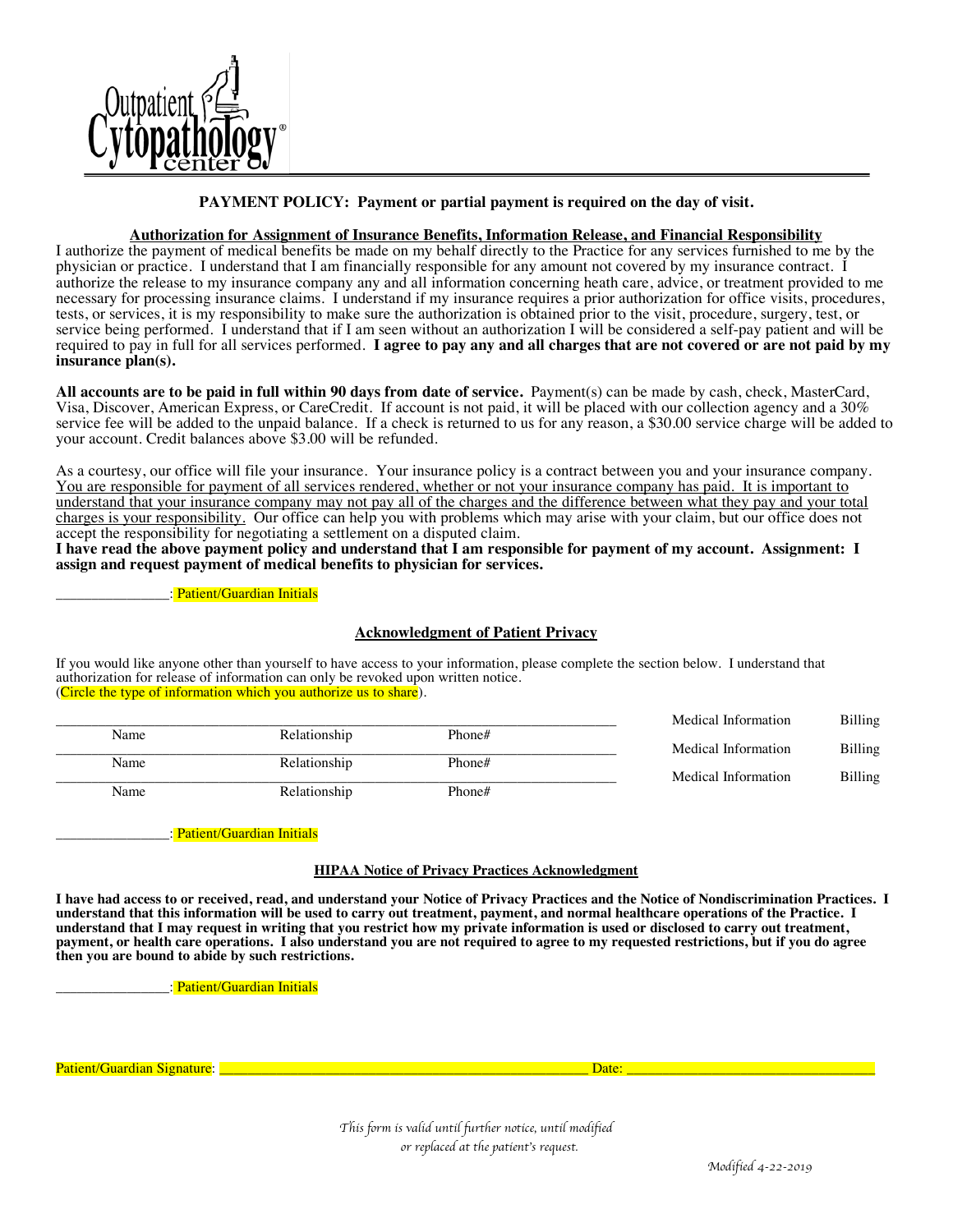

# **Authorization to Release Medical Records/Information**

| Patient's name: <u>contract and a series of the series of the series of the series of the series of the series of the series of the series of the series of the series of the series of the series of the series of the series o</u> |  |                                                                             |  |
|--------------------------------------------------------------------------------------------------------------------------------------------------------------------------------------------------------------------------------------|--|-----------------------------------------------------------------------------|--|
| DOB:                                                                                                                                                                                                                                 |  |                                                                             |  |
|                                                                                                                                                                                                                                      |  |                                                                             |  |
| I request and authorize ____________(office use)                                                                                                                                                                                     |  |                                                                             |  |
| to release healthcare information of the patient named above to                                                                                                                                                                      |  |                                                                             |  |
| <b>Outpatient Cytopathology Center</b>                                                                                                                                                                                               |  |                                                                             |  |
| 2400 Susannah Street Suite A                                                                                                                                                                                                         |  |                                                                             |  |
| Johnson City TN 37601                                                                                                                                                                                                                |  |                                                                             |  |
| Phone #: 423-283-4734 FAX #: 423-283-4736                                                                                                                                                                                            |  |                                                                             |  |
| This request and authorization applies to: (please check one)                                                                                                                                                                        |  |                                                                             |  |
|                                                                                                                                                                                                                                      |  | 1. Healthcare information relating to treatment, condition, or dates: _____ |  |
|                                                                                                                                                                                                                                      |  |                                                                             |  |
| 2. All healthcare information.                                                                                                                                                                                                       |  |                                                                             |  |
|                                                                                                                                                                                                                                      |  |                                                                             |  |

I understand that I may revoke this authorization at any time and that unless an earlier date is specified it will automatically expire 12 months after the date affixed below.

Patient/Guardian signature<br>
Patient/Guardian signature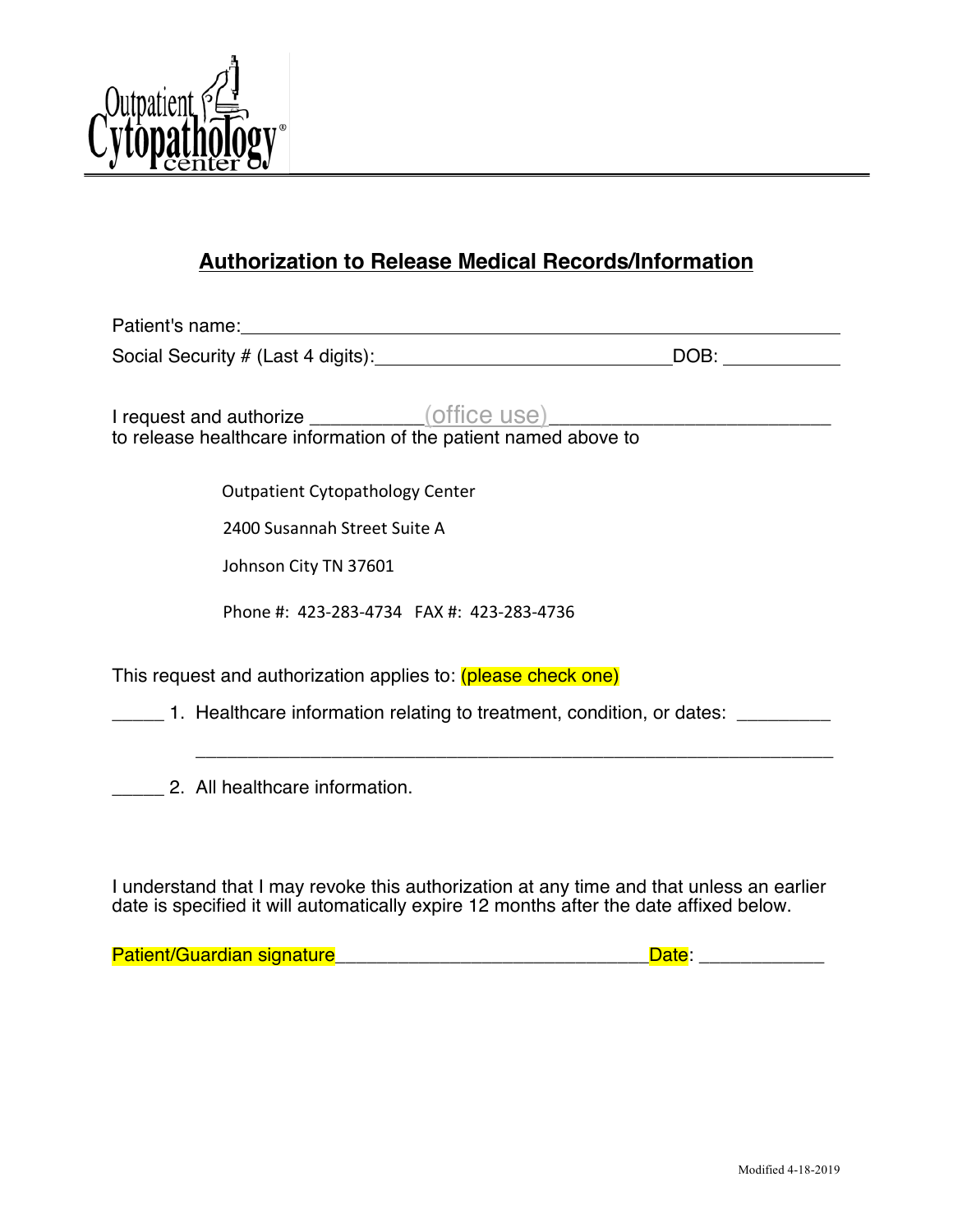

# Review of Systems

**(Please check any RECENT symptoms)**

# **General**

| $\Box$ Weight loss or gain |
|----------------------------|
| $\Box$ Fever or chills     |
| $\Box$ Fatigue             |

## **Skin**

| Rashes  |
|---------|
| Itching |
| Dryness |

# **Head**

| Headache    |
|-------------|
| Head injury |

# **Ears**

| Decreased hearing |
|-------------------|
| Earache           |
| Drainage          |

# **Eyes**

| Glasses or contacts     |
|-------------------------|
| Blurry or double vision |
| Dry eyes                |

# **Nose**

| Stuffiness |
|------------|
| Itching    |
| Nosebleeds |
| Discharge  |

| í<br>۰.<br>M.<br>۰. |
|---------------------|
|                     |

| Hay fever  $\exists$  Sinus pain

## **Mouth**

 $\Box$  Bad/sore teeth  $\sqcap$  Gum disease  $\sqsupset$  Dry mouth  $\Box$  Dentures or Bridges

# **Throat**



7 Hoarseness

# **Neck**

- $\Box$  Lumps Pain
- **Stiffness**

# **Breasts**

- $\Box$  Lumps Pain
- Nipple discharge
- Implants
- **Breastfeeding**

# **Respiratory**

- $\Box$  Cough
- **Coughing up blood**  $\exists$  Wheezing
- 
- Shortness of breath  $\exists$  Painful breathing

# **Cardiovascular**

- $\Box$  Chest pain or discomfort  $\Box$  Palpitations
- $\Box$  Shortness of breath with activity
- $\Box$  Swelling (legs/feet, arms/hands)
- $\Box$  Shortness of breath Lying down

## **Gastrointestinal**

- $\Box$  Swallowing difficulties
- Heartburn
- $\overline{\phantom{x}}$  Yellow eyes or skin (jaundice)

## **Urinary**



- Painful urination
- Increase frequency

# **Musculoskeletal**

Muscle or joint pain Back pain  $\Box$  Swelling of joints

# **Neurologic**

| Seizures        |
|-----------------|
| <b>Numbness</b> |
| <b>Tingling</b> |

# **Hematologic**

- $\Box$  Ease of bruising
- $\Box$  Ease of bleeding

## **Endocrine**

| Constipation or        |
|------------------------|
| Diarrhea               |
| □ Achy bones           |
| <b>Diabetes</b>        |
| Feel hot all the time  |
| Feel cold all the time |

# **Psychiatric**

| Nervousness |
|-------------|
| Memory loss |
| Depression  |

**No current symptoms** 

# **Physician**

**Review \_\_\_\_\_\_\_\_\_\_\_\_\_\_\_\_\_\_\_\_\_\_\_\_\_**

Susan D. Rollins, M.D. Janet Stastny, D.O. Yasmin Elshenawy, M.D.

I